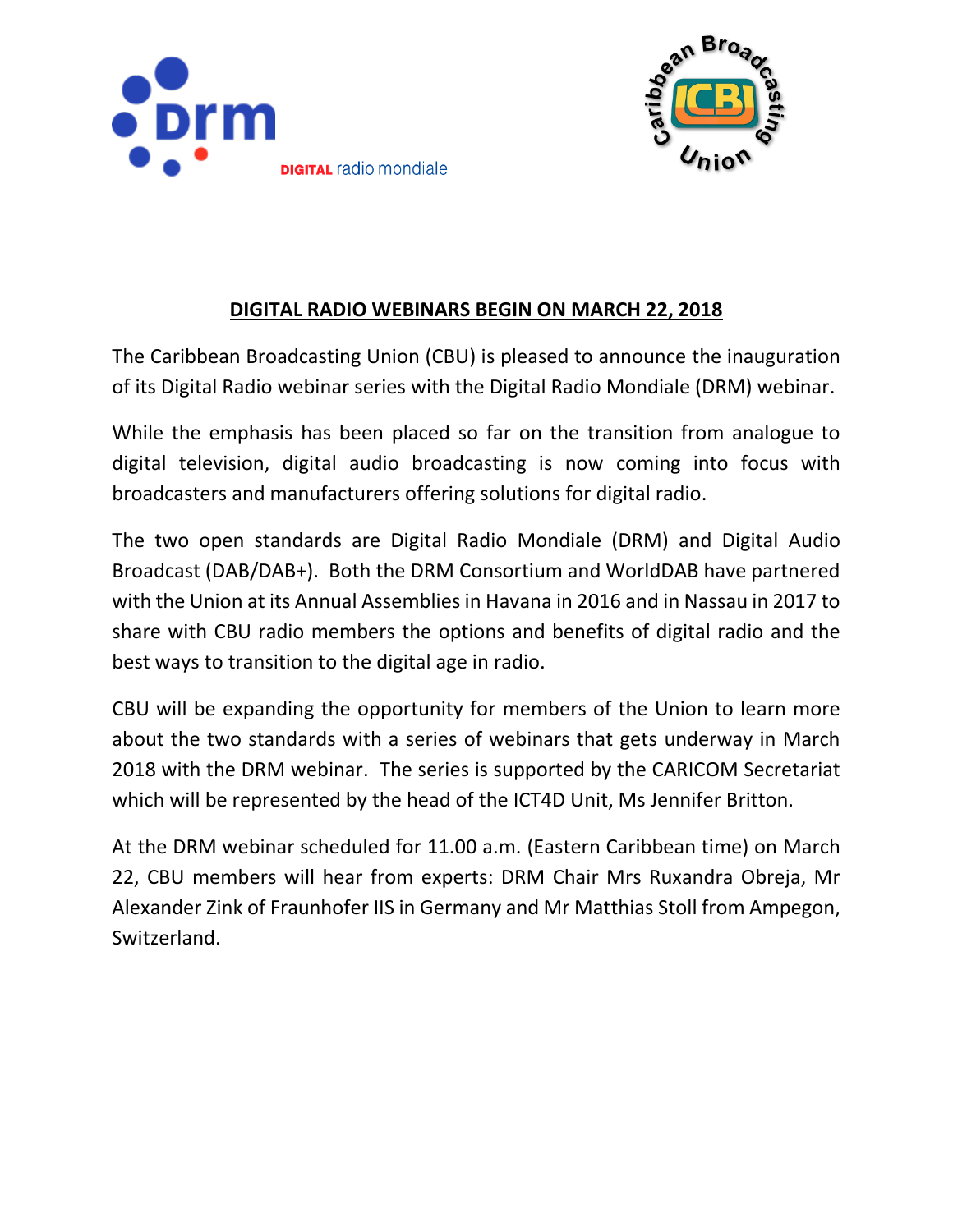





*Alexander Zink Ruxandra Obreja Matthias Stoll Fraunhofer IlS Chair, Digital Radio Mondiale Ampegon*

The event will focus on why digital radio can be a better option than analogue for listeners and for the industry. Business models for digital radio operations in small markets and opportunities for training of staff will also be touched upon.

Interested CBU members are invited to contact the Secretariat at [info@caribroadcastunion.org](mailto:info@caribroadcastunion.org) to register no later than midday (Eastern Caribbean time) on Friday, March 16, 2018.

## *About the CBU*

The CBU is a grouping of more than forty (40) media entities located in twenty-four (24) countries and territories in the Dutch, English, French and Spanish-speaking Caribbean. The Union's mandate includes facilitating indigenous programme production and sharing; capacity-building of media institutions and professionals; joint negotiation of rights for programming; and advocacy in regional and international forums on policy and technology issues.